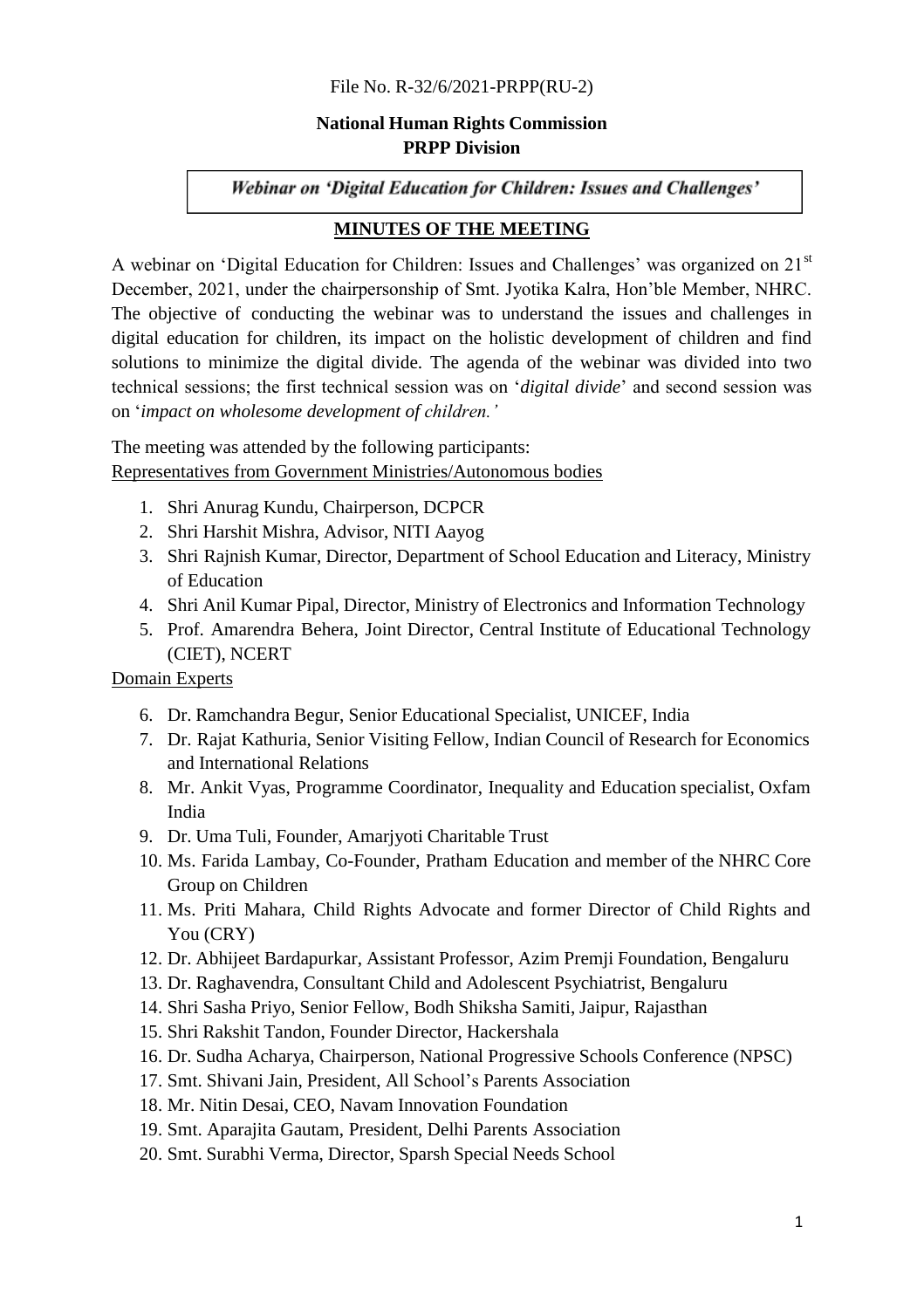# **NHRC Officials**

- 21. Smt. Jyotika Kalra, Hon'ble Member
- 22. Justice Shri Mahesh Mittal Kumar, Hon'ble Member
- 23. Shri Bimbadhar Pradhan, Secretary General
- 24. Smt. Anita Sinha, Joint Secretary
- 25. Smt. Manzil Saini, DIG, Investigation Division
- 26. Dr. M.D.S Tyagi, Joint Director (Research)
- 27. Dr. Seemi Azam, Research Officer
- 28. Ms. Sakshi Thapar, Junior Research Consultant
- 29. Ms. Nihal Kaur, Junior Research Consultant
- 30. Ms. Riya Mehra, Junior Research Consultant

Smt. Anita Sinha, Joint Secretary, NHRC, in her welcome address, highlighted the issue of digital divide which has gained importance especially after Covid-19 pandemic and subsequent lockdowns. She further highlighted the two key areas for discussion, namely, *issues and challenges of digital divide* and *impact on wholesome development of children* in terms of universal coverage, inclusivity, affordability, impact on mental health, e.t.c. In addition, she also stressed upon other areas such as cyber security issues, online content, loss of learning and other associated issues.

Shri Bimbadhar Pradhan, Secretary General, NHRC, in his opening remarks, reiterated the Supreme Court judgement, stating that 'Digital divide caused by online classes will defeat the *fundamental rights* of *every poor child to study in schools.'* He then outlined the situation in the country on the digital divide that pre-existed before pandemic and drew contrast on issues during the pre-pandemic and post-pandemic situation. He stated that the focus should be on the dis-advantaged section of the society. He also emphasized upon the efforts made by the centre/states or panchayati raj institutions, in ensuring equitable, affordable, inclusive access to education among all strata of the society.

In her inaugural address, the chair, Smt. Jyotika Kalra, Hon'ble Member, NHRC, highlighted upon the emerging trend of education through digital mode and its futuristic approach as one of the objectives for this deliberation. Considering the realities of India and also the digital divide that has widened during Covid-19, she stated that the goal is to eliminate the technology gap in education globally. She then talked about the need for the solutions to bridge the digital divide gap. She added that the state governments should partner with internet service providers in ensuring broadband connections in rural areas and allow free access to the internet. She also emphasized upon the need to increase learning modalities. She concluded by stating that ‗*digital education is not a substitute rather should be considered as complementary to the traditional educational system*'. It will not replace the schools and classrooms, rather will add to the e-learning process.

Dr. M.D.S Tyagi, Jt. Director(Research), moderated the webinar and invited the participants to share their views and inputs on sub-agenda items. The various government bodies and ministries that participated in the meeting apprised about the steps taken by them to address the issues. Key issues and challenges highlighted during the meeting by the participants as well as the recommendations emanated from the deliberations are given in the following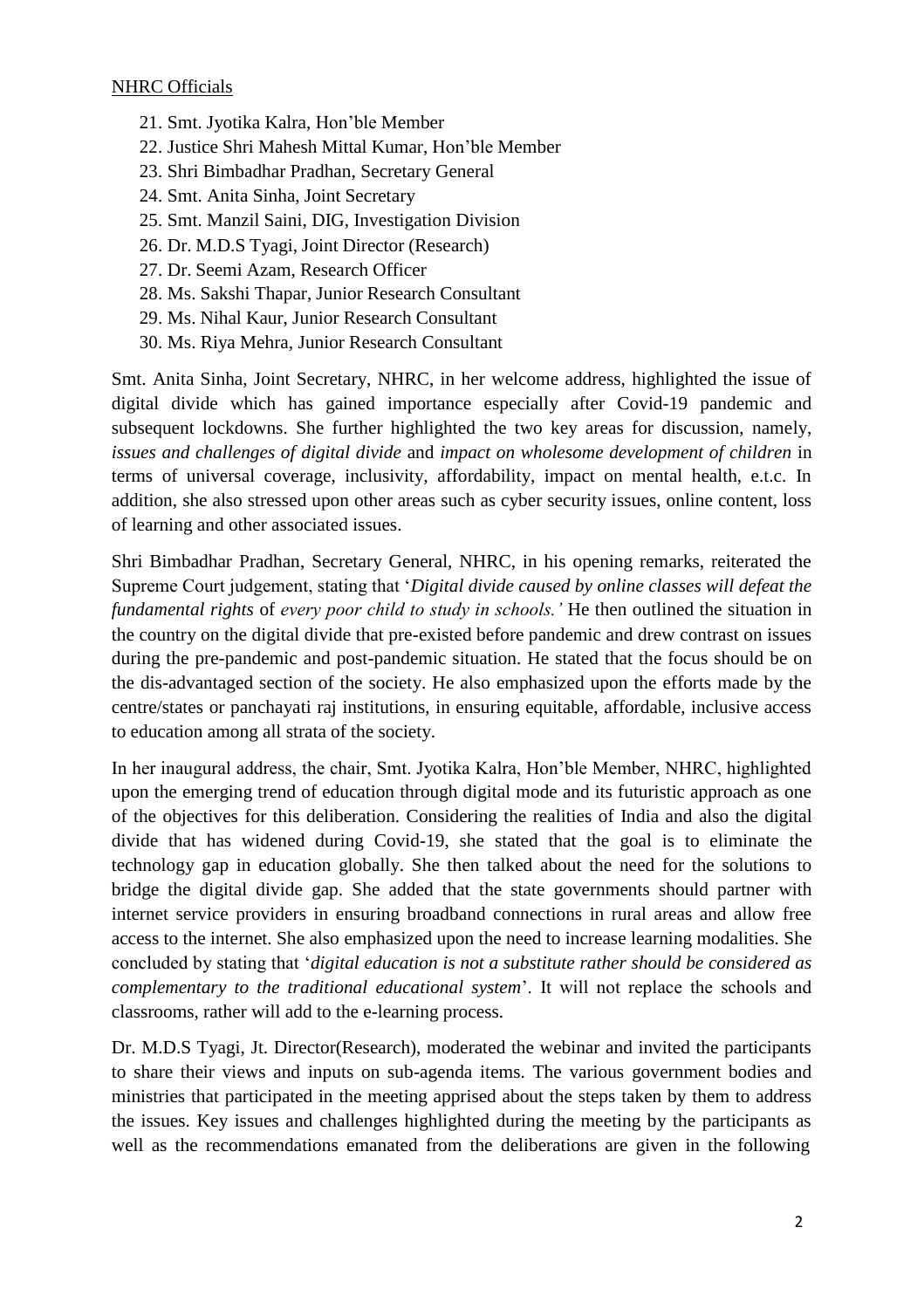sections. Written inputs submitted by the speakers and participants have been placed at **ANNEXURE**.

## **Technical Session I:** *Digital Divide*

### **A. Key issues and challenges:**

- i) A large section of marginalised and vulnerable sections of society are outside the ambit of digital education.
- ii) Infrastructural barriers in terms of internet broadband, cable towers in remote regions have led to inequality in access to education.
- iii) Another major challenge pertains to building the right content, its design and its availability in regional languages.
- iv) The teachers, parents and children are facing adaptability issues in the new learning process as they have not received proper training and hence leading to hampering of the learning process.
- v) Greater gender disparity has arisen due to the digital divide.
- vi) Children face issues in coping up with the classes.
- vii) The hefty cost of data packs has further contributed to widening the divide.

### **B. Recommendations emanated from the deliberations:**

- i) There is a need to focus upon continuity of education especially in case of poor and marginalized sections of the society. Every necessary support in this regard should be provided.
- ii) Focus should be on adopting a hybrid form of education.
- iii) Teacher's capacity as a means of addressing learning loss to be enhanced. This will enable learning in online classes and helps in greater adaptability.
- iv) In transforming the classroom teaching, the parents should also be engaged in the case of digital education as a part of the learning ecosystem.
- v) More focus on social and emotional learning (SEL) should be there, as digital education has significantly impacted the mental health of children, especially post pandemic.
- vi) Inter-ministerial convergence and collaboration from local level to central level is required in the education sector.
- vii) More involvement of the private sector in the form of CSR should be encouraged in eliminating the gaps in providing education to children.
- viii) The burden of providing requisite support in digital education shouldn't be on teachers or parents. The State Governments must ensure that the necessary support is provided for the same.
- ix) There is a need to do research on pedagogy in order to analyze the impact of digital education on children's learning.
- x) Every learning solution should be designed in such a way that the benefit reachesthe most marginalized section of society.
- xi) Replicating the best practices-Worksheet activity based on IVR call/SMS in which parents and children both are involved has led to significant increase in involvement of students. Such practices can be adopted.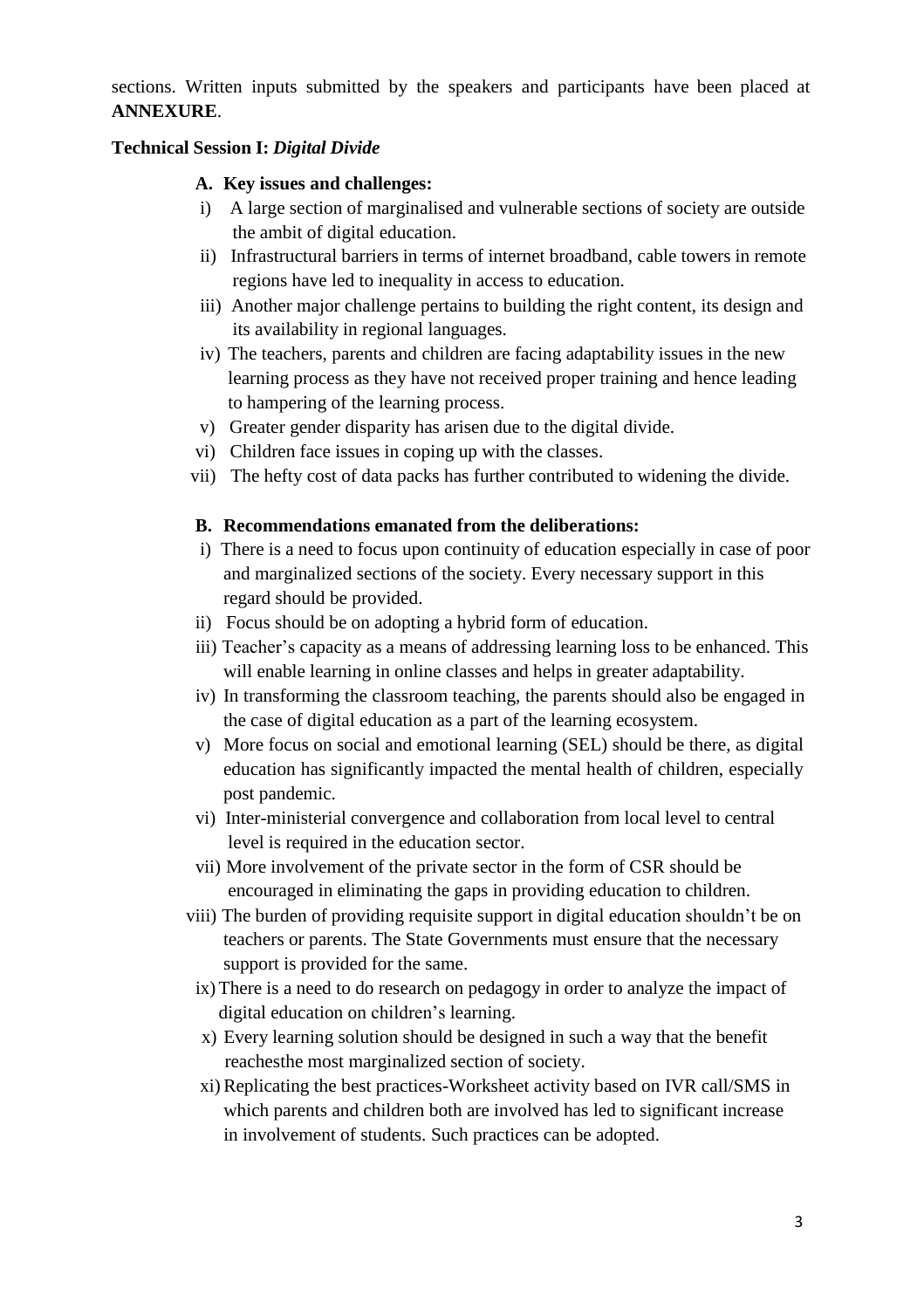# **Technical Session II:** *Impact on the Wholesome Development of Children*

# **A. Key issues and challenges:**

- i) Due to increased access to information, children and teachers often fail to understand the basis & authenticity of the information available online, and the difference between facts and fiction.
- ii) One of the major challenges is, technology focuses only upon the process of learning. There is a need to include the principles of learning as well.
- iii) Commonly identified issues in children now-a-days due to over exposure to digital media are depression, anxiety, speech delay, delay in the development of social skills, increase in attention deficit, several scholastic difficulties and eve an increase in neurotic breakdowns, students committing suicide due to not getting the mobile of their choice, children resorting to illegal activities, getting addicted to porn and even experimenting the same on other children.
- iv) Inclusivity has remained a big challenge in the society for children with disabilities despite so many legislations and policies. There has been a significant increase in their dropout rates during the pandemic as well.
- v) Learning loss has been recorded post-pandemic, and a lack of connectivity with the teachers has also emerged as a hindrance in the process of education. Also, a lot of times, homes have not been the most appropriate places for the children to continue learning.
- vi) Due to an increased access to the digital world, online gaming addiction has increased, often converting into cyber gambling where the children are lured to spend money.
- vii) Online sexual harassment has emerged very prominently, people are commonly consuming Child Sexual Abusive Material (CSAM) online on very popular platforms. There has also been an increase in cyber threats & cyber bullying in the last 2 years.
- viii) The teachers aren't very familiar with the online education platform. There have been cases of bombing the classes with inappropriate content, having unbalanced digital diet by the children and consuming online contents which are not age-appropriate.
	- ix) There has been a lack of cyber resilience. Children give in under the social pressure these days, resulting in cases of self-harm and varied harmful impacts. Additionally, parents lack the skills to handle such issues because of not being prepared.
	- x) The issue of accessibility is yet to be resolved, especially for the marginalized and vulnerable sections of the society.

# **B. Recommendations emanated from the deliberations:**

i) Steps should be taken to ensure cyber safety are: bringing children a balanced digital diet, monitoring their friendships & people with whom they interact online,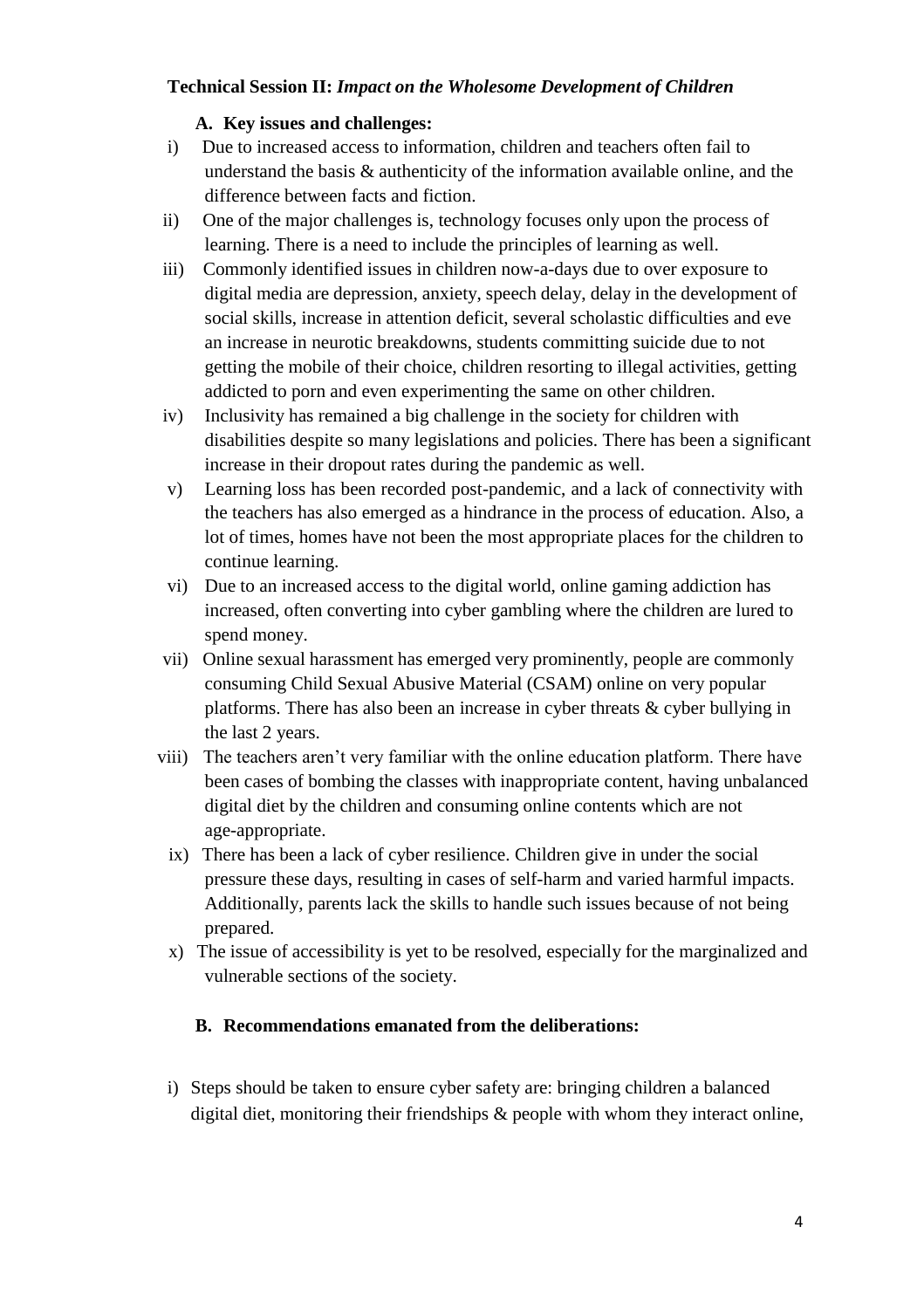the gadgets they use, focusing on the kind of content they are consuming and its impact on their mental health & well-being.

- ii) Technology should be evolved in order to ensure learning of the most marginalized sections. Integration and alignment of education practices with the larger curriculum objectives of problem-solving, organizing data, etc. should be done.
- iii) A holistic approach to rehabilitation of children with disabilities, especially through inclusive education should be practiced. Special Teaching Learning Materials(TLMs) for children with disabilities, training sessions of the teachers for preparing online TLMs, and the use of digital tools to reach out to children with and without disabilities could be practiced.
- iv) There should be improved provisions and guidelines for counseling capacitybuildingof teachers, so as to bring innovations & develop empathy for better learning outcome of the children.
- v) The curriculum and methodology of teaching should be reviewed, as one curriculum isnot applicable to every child, ensuring the final learning outcome.
- vi) The terms used with reference to digital education need to be used carefully while policy-making. "Functional Access" needs to be preferred instead of "Access" and "Digitally-enabled education" is better as compared to "Digital education".
- vii) Key questions of quality, equity and universalization of education should be addressed. Developing scientifically tested models to ensure the empowerment of all children ofour society should be done..
- viii) The long-term impact of digitally driven education should be deliberated over, todecide the required course of action.
	- ix) Allocation of appropriate financial resources should be done by making efforts to bringout low cost devices and technological solutions, and distributing free gadgets. Once the children become virtual citizens, imparting them with the knowledge ofcyber hygiene, rules and etiquettes of digital citizenship are essential.
	- x) All the stakeholders should play a very important role; the internet service providers,the mobile companies, even the parents and the teachers, in order to ensure that the children are consuming the right content. The policy makers, educationists, social sector, administrative sector need to inculcate digital life skills to learn managing the digital devices, to learn self regulationinstead of education just being oriented to marks.
- xi) Digital content should be customized in different languages as it attracts children andthe family members more due to being culture-specific.
- xii) Digital education can not be looked at in isolation, there should be a hybrid model toensure the overall development of the children.

In the process, the making of digital libraries, spreading media literacy and digital citizenship skills are required.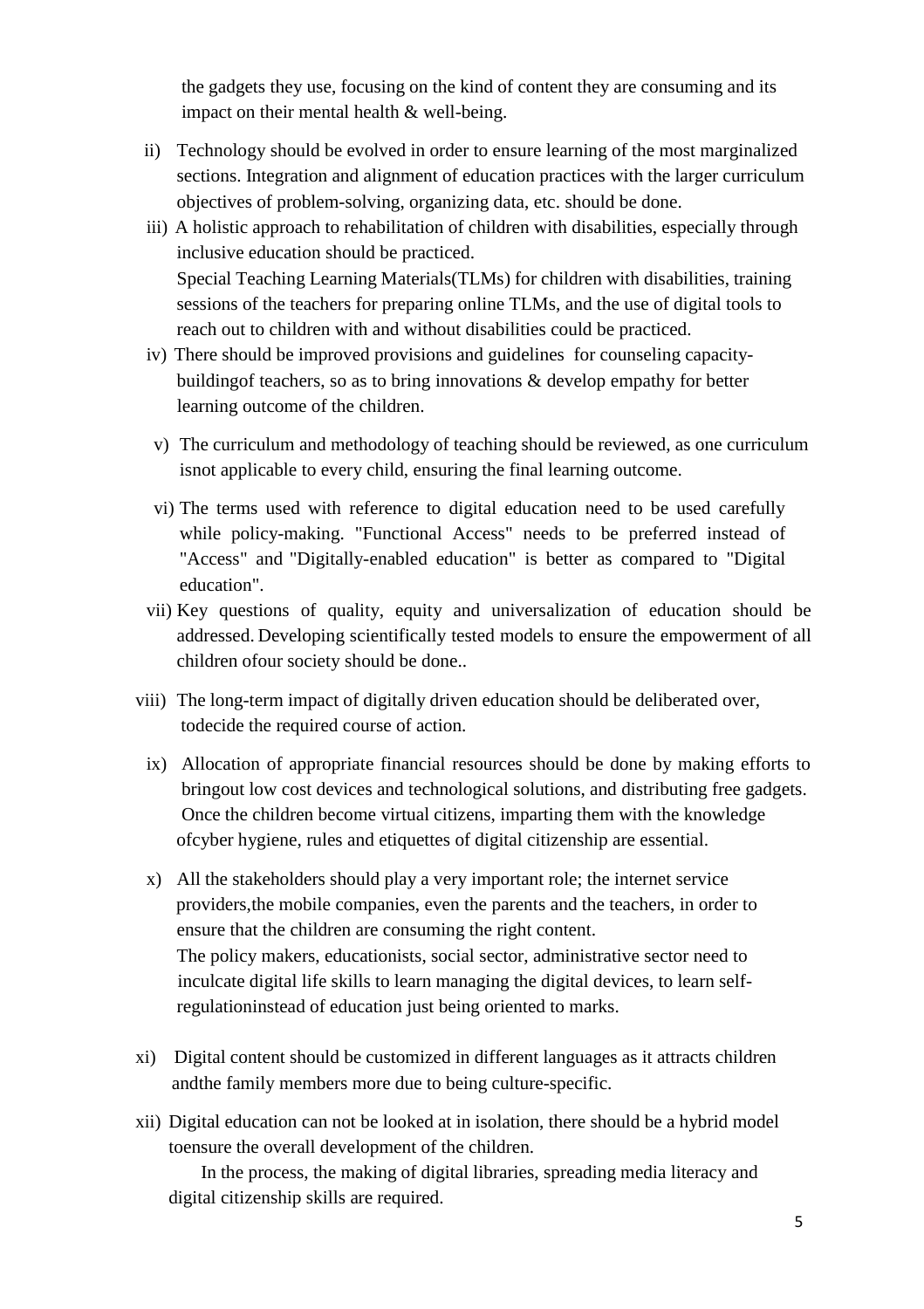- xiii) The community level, the gali and mohalla level should properly be involved andutilized for better learning outcomes.
- xiv) Digital education should be utilized as an enabler to help our teachers. SMS and radioprogrammes in rural areas can also be used for greater reach.
- xv) Focus on equipping the institutions, teachers, and the parents should be done keeping inmind the aim to encourage peer learning, life skills, learning social cohesiveness, the concept of coexistence.
- xvi) We should be obliged to fulfill the ethical necessities of the children along with theiremotional necessities.

Learning needs and internal comprehensiveness of children should be focused so that the whole process from information to creation can be assured.

xvii) The need to follow "Pragyata" guidelines was highlighted in the discussion so as toensure the reach of education to each child.

Jyotika Kalra, Hon'ble Member, NHRC in her concluding remarks, thanked the participants and mentioned the need to understand the newly emerged education system as "digitally-enabled education".

She also reviewed the commission's sensitivity expressed through the already issued advisories and its relevance in today's time. Also, a need for digitization of institutions, significance of mental health and professional counseling, concerns of children with disabilities, the need of more students to be enrolled in government institutes and the data to be carefully collected and preserved was highlighted.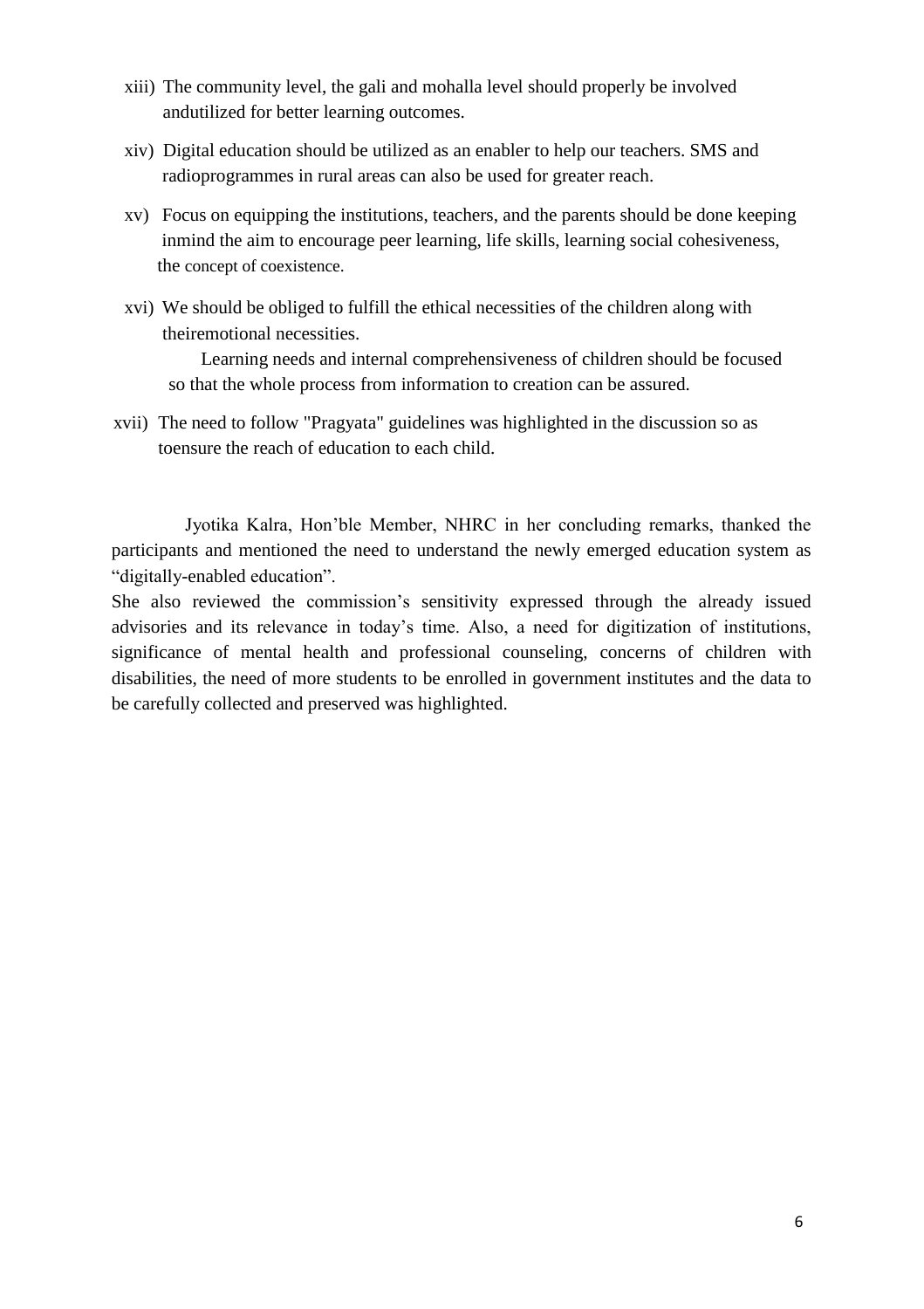# **APPENDIX :**

## **Submission by Ms. Aprajita Gautam, President, Delhi Parents Association (DPA):**

5 suggestions from our side:

िश ा मेरे ार/घर - Reaching the Unreached

1 Affordable or free of cost, state of the art devices with class wise preloaded subject E Books and chapterwise videos, reading materials. This can be distributed by SDM/local authorities after the authorization of adhaar card and school id card.

2 Improve the relevance of Subject content also the Work on the Common syllabus and curriculum across India (a PIL already been filed in SC under RTE ACT) [https://navbharattimes.indiatimes.com/india/petition-filed-in-supreme-court-for-uniform-curri](https://navbharattimes.indiatimes.com/india/petition-filed-in-supreme-court-for-uniform-curriculum-for-students/articleshow/88429880.cms) [culum-for-students/articleshow/88429880.cms](https://navbharattimes.indiatimes.com/india/petition-filed-in-supreme-court-for-uniform-curriculum-for-students/articleshow/88429880.cms)

3 Involvement of major stakeholders i.e., parents

4 Internet infrastructure - affordable internet plan for students

5 Involvement of corporations under CSR for funding. Can design \*STUDY ON WHEELS\* means a small bus carrying 40-50 computers.

# **Submission by Ankit Vyas, Programme Coordinator-Inequality and Education, Oxfam India:**

The National Education Policy emphasizes use of technology for learning within and outside the classroom, for teacher professional development and for easing administration of education. It calls for investment in the digital infrastructure, development of online teaching platforms and tools, creation of digital repositories and training teachers.

In so doing, the policy is correct in flagging the potential of technology but does not adequately address the mechanisms for building the infrastructure and capabilities needed for engaging meaningfully with it. Oxfam's 2021 study of government school children found that close to 60% children whose schools have not opened, are struggling to study online because they do not have the right device or have to share the device with a family member.

It does acknowledge the existence of the digital divide with digital access being an issue for a substantial part of the population. However, there is an inordinate focus on individual digital learning instead of facilitating this at the classroom level. This shifts the burden and responsibility of digital access to learning spaces on the household rather than the state, contributing to social and economic exclusion of India's population. There are pedagogical challenges associated with digital education as well, with Oxfam's recent study showing that 2 in 3 children are struggling to get doubts cleared during online classes.

Education technology, despite its potential, has the potential to exacerbate inequities (in relation to access, capacities and costs), therefore, concrete efforts need to be taken to ensure all interventions do not inadvertently further discrimination and inequality. All materials need to be age appropriate, be in the students' mother tongue (including for tribal languages) and avoid gender and social stereotypes. Use of technology for teaching should include a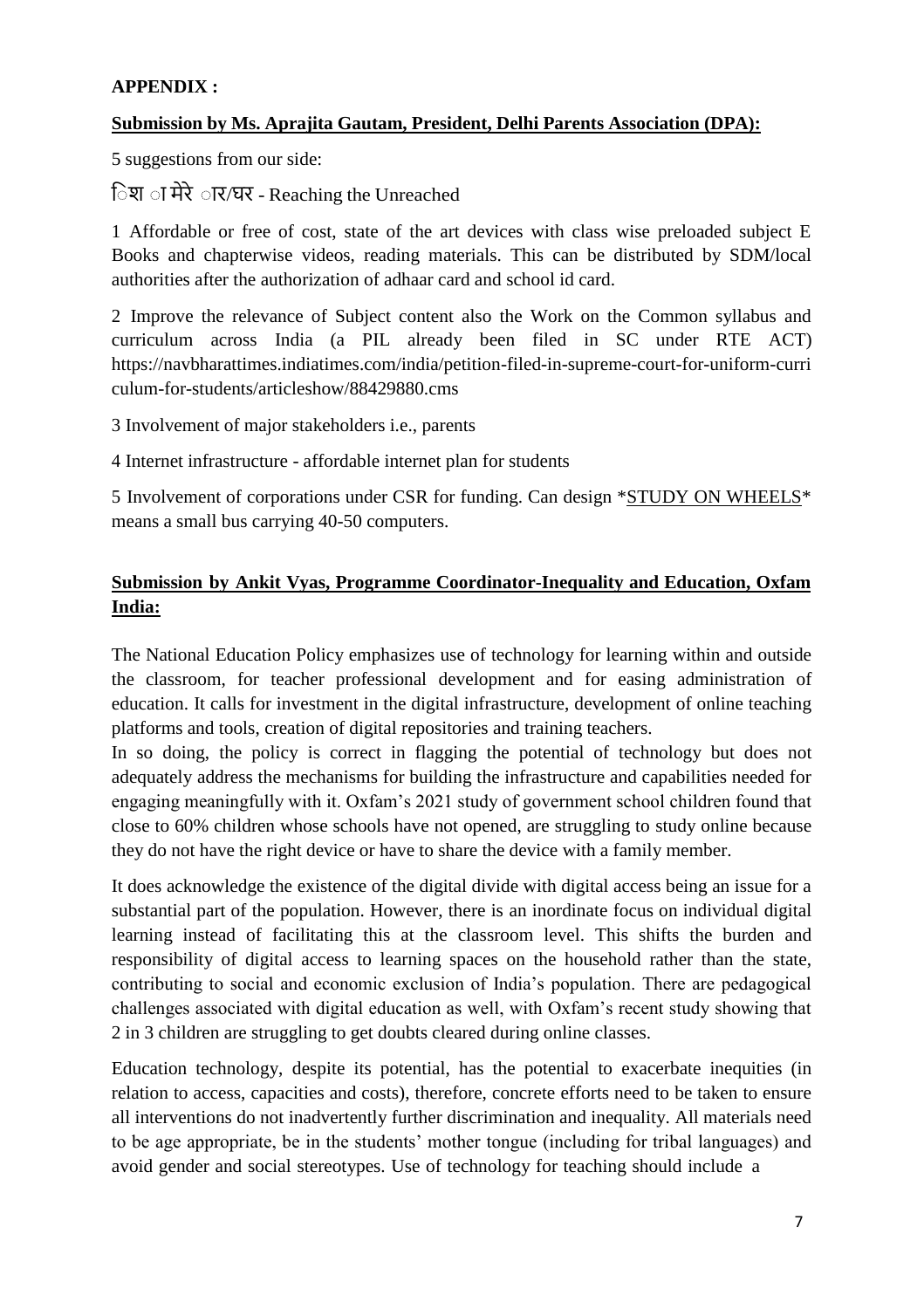two-way interface to enable interaction between teachers and students. Steps must be taken to ensure safety of children online, including protection from cyberbullying, in line with the NHRC Advisory for Protection of Rights of Children1 and to ensure protection of all data pertaining to children in view of incidents of sale of children's data2.

Accordingly, we would like to make the following specific recommendations on effective use of digital tools for education of children. This is particularly important given that current modes of digital learning have been ineffective, with 2 in 3 children reporting that they are struggling to follow what is being taught.

1. India needs to revise its EdTech policy3, keeping in view the current context, addressing issues of infrastructure, ecosystem development, assessment, learning, and teaching alongside the systemic issues of access, affordability, and collaborative outcomes4.

2. Forms of digital education that rely on in-school infrastructure should be prioritised over provision of education online which relies on household digital infrastructure.

3. Emphasis should be placed on developing content in children's mother tongues including tribal languages, for which teachers, parents and community members should be involved.

4. Steps should be taken to ensure content is inclusive, doesn't promote stereotypes and includes adequate representation of Socially and Economically Disadvantaged groups

5. Conduct an expert review of existing platforms such as DIKSHA and SWAYAM before expanding their scope and usage, including seeking feedback from teachers and students on the content and usability of the platforms.

6. All software used in the classroom must be Free Open Source5. Steps need to be taken to ensure that services providers are not for profit.

7. Prioritize consultation around and eventual passage of the Personal Data Protection Bill, 2019 to put in place mechanisms to safeguard children's data. Ensure data privacy, particularly to avoid personally identifiable data pertaining to minors being shared with other players by service providers, vendors, schools or education functionaries. Develop clear data protection and privacy guidelines along with guidelines to curb cyberbullying. Data pertaining to children must be stored only on Indian servers.

8. Support teachers, parents, and other caregivers for digital delivery. This includes equipping them with necessary devices, ensuring availability of data and capacity building on the use of this technology. Specific efforts would also be made to ensure safe use of technology.

## **Submission by Dr. Ramchandra Rao Begur, Senior Education Specialist, UNICEF:**

COVID pandemic has tested and made us reflect as how we provide equitable quality to all children in the country and has also exposed another layer of equity explicitly- Digital divide. We assume and hope this pandemic is a temporary phenomenon as school have reopened inmost of the states across the country. However, we need to be prepared for any sort of emergencies as well and learn form the issues and challenges we have encountered.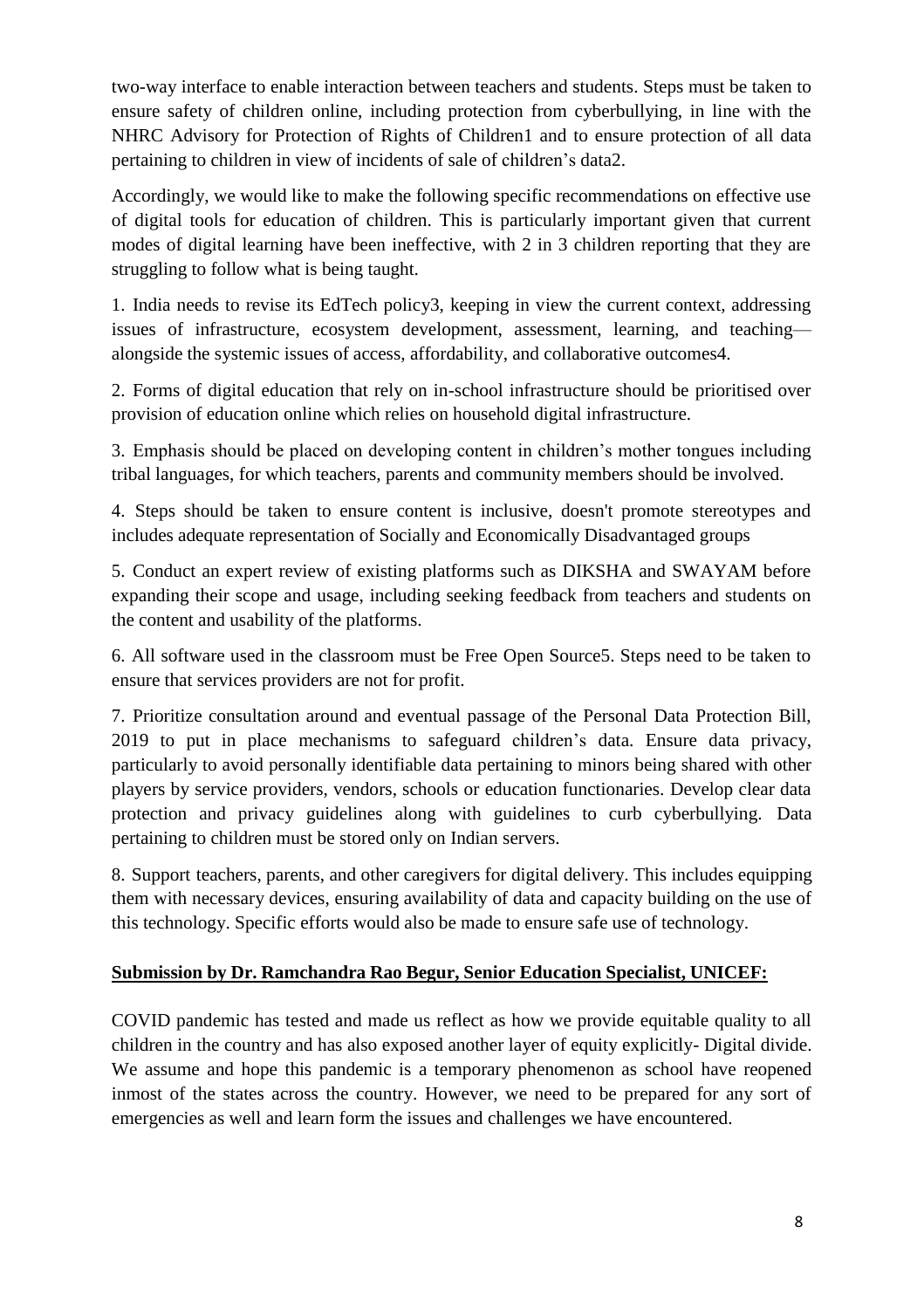I believe blended approaches to strengthen teaching-learning process will be need of the hour coupled with access to quality e learning resources for the delivery of quality education to every child.

Considerable efforts have been made by the national and state government, civil society organizations, and other stakeholders to support continuity of learning, but not all children,especially the most disadvantaged/ marginalized, have not been able to access distance or home-based education. Digital media, mass media including radio and television have played a significant role in engaging children to support learning , however, according to a rapid assessment conducted by UNICEF in 2020, only 60 per cent of students have used anyremote learning resources, and even among those, nearly 80 per cent report that they arelearning less or significantly less than in school.

The situation calls for immediate steps to " re-imagine education". Or if I may say "re imagine learning". How do we adapt the learning ecosystem, to adapt to the new realities and come out stronger? How do we ensure that every child, especially every girl, even in the remotest of village of India is able to access learning opportunities even if schools remain closed again and longer? This requires bringing together the education, technology and equity under one umbrella. Learning must be taken to children enabling them to use knowledge and skills. I also want to emphasize the two common myths that must be understood by everyone while looking at leveraging technology for thinking and designing education solutions.

First, digital divide in content of education is not just about access to devices and internet. It goes far beyond. It is also about having the "right content" designed in "regional language," "customized for the device size" that is being used to deliver it - and to the developmental level of the child. It is also about having the right digital literacy and capacity to understand and engage using the tools available. Second, access to digital learning solution does not equal learning. Especially for first time technology users,the expectation that just because a student has access to digital learning solution does not mean that the student is learning. Every student or learner is unique and has different requirements. We would need to give time to students and learners to absorb what is happening. At this point I would also like to acknowledge and appreciate the efforts of Ministry of Education. The ministry has laid down a strong foundation through NEP 2020 and is also continuously providing guidelines to make sure that the enabling environment is there to support robust learning.

The focus is also on supporting the implementation of the NEP at the national and state levels, including theFoundational Literacy and Numeracy (FLN) Mission and the National Education Digital Architecture(NDEAR). Moving forward, I would emphasize on few points as we reimagine learning for children in India.

Need for development of result oriented evidence based education sector plans including Samagra Shikha plans: While annual plans are developed, it is important that national and state governments move towards at least five year perspective plans with clear objectives, measurable outcomes with annual targets by systematically organizing visioning workshops at the national, state and district level in a decentralized manner involving various stakeholders, partners and representatives from other ministries supporting education of children. There is a need for and promotion of culture of using data and evidence in preparation of plans, especially differential planning and strategies with a focus on focus on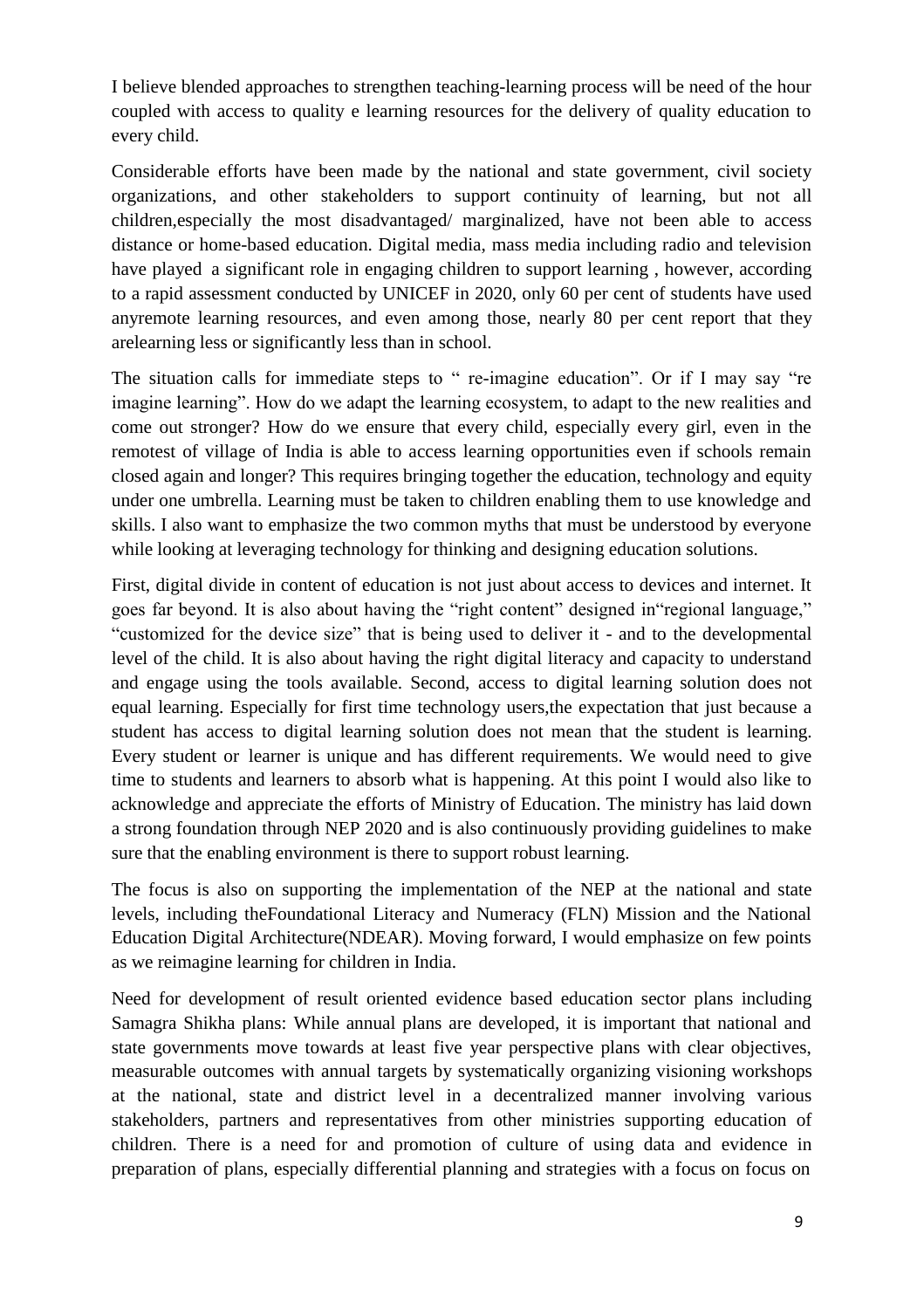reaching the unreached or children from disadvantaged or marginalized communities. Also, strengthen inter departmental and inter-ministerial convergence and collaboration in the delivery and monitoring of equitable quality education.

Focus on enhancing capacity of teachers including ICT/ e learning skills to address learning loss of children: Supporting relevant continuous professional development of teachers including effectively use and integration of online resources and digital technologies appropriately in teaching-learning process.

This also provides preparing teachers for catch-up/remedial education programmes to cover the learning loss. It is also important that teachers have the knowledge and skills of addressing socio-emotional needs of children which is critical in the current context. Classroom practice needs to transform towards empowered teachers and empowered students. Appropriate engagement of parents and community members in learning ecosystem of children: Parents are not teachers, but they have a critical role to support the learning of their children in the home and community – and eventually in the school as they reopen. Also,role of community volunteers is an important one. For more than a year, Mohalla class or community level classes by these community volunteers have ensured continuity of learning in several pockets. In case of emergencies and in the event of opening and closure of schools closures again and in case of emergencies, preparedness is the key and parents and community members play a significant role in continuity of learning. The recent guidelines released by Ministry of Education also provides a direction for parents to engage with their child and play an important role. This can be a game changer for a number of students.

Continued advocacy required for reopening of angawadis and early childhood education centres: As of now, I understand only 6 states have reopened ECE/anganwadi centres. We are all aware of the importance early childhood education which is foundation a land critical for all-round development of children. With safe protocols in place, continued advocacy is required to open anganwadis at the earliest in all states.

Increased investment required in Education: While continued advocacy is required for increased investment in education, it is important for MoE to engage and cocreate innovative and alternative programmes with other ministries, industries, CSR to ensure digital infrastructure and access to affordable quality education for all children. There are still largenos. of children who are not in school. Ensuring all children have access to quality education is critical, the longer children are out of school, the less likely that they will return – becoming victims of early marriage and/or child marriage. Also, lower learning levels will have longer-term impacts on children's development and learning.

Equitable quality education is an effective strategy for promoting economic growth as well.

In the end, I conclude saying we need to have quickly more innovative/new and scalable models to deliver quality education to every learner in India. UNICEF is committed to support government and partners in this journey.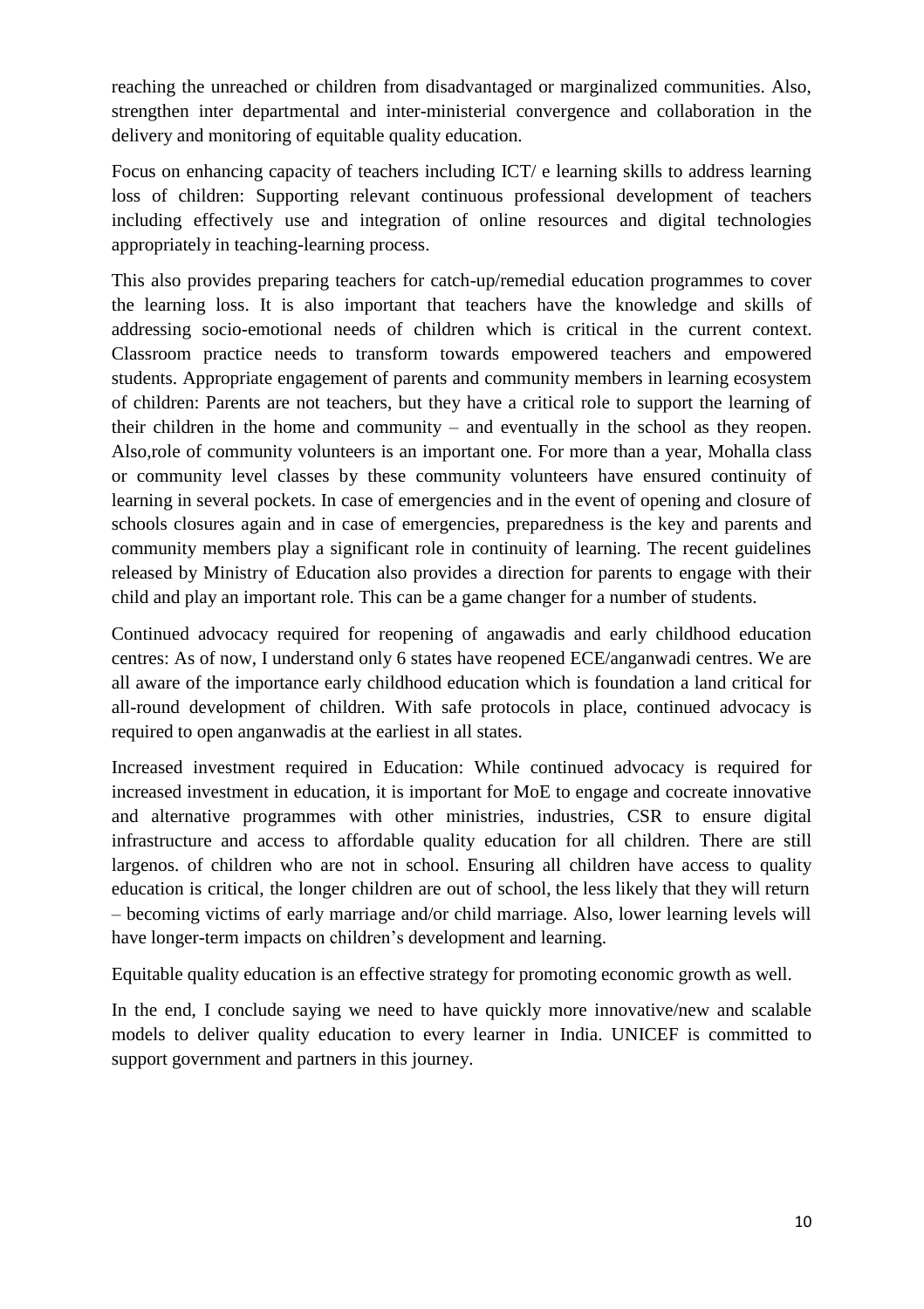# **Submission by Dr. Raghavendra, Consultant, Child and Adolescent Psychiatrist:**

This meeting had the who's who of policy makers, administrators, executive, social sector, education sector, health care sector. I urge these doyens to bring the spotlight on mental health aspects of imparting education through digital devices.

Children are innately resilient and are more receptive, and adapt to change better than adults.

While it is really vital that we have means to keep children occupied in this lockdown/social isolation season. The harmful effects are not to be forgotten.

There are several adverse impacts of switching to digital mode of education with no or minimal preparation.

1. Several children are facing speech delays; social skills delay due to excessive use of gadgets. Even the training for developmentally disabled children is online!! It's like asking the stick which broke your leg to heal it!!

2. The screen-time of each child has increased manifold. Parents (especially those who are not tech savvy/net literates) are unable to monitor the screen-time and internet-time of their children.

3. Unrestricted access to explicit content (violent and pornographic materials) is creating several mental health issues in children who are not mature enough to understand the content.

4. Worsening of the preexistent attention deficits and worsening of preexistent gadget use are other phenomena noted in children.

5. Worsening of scholastic difficulties due to closure of schools and reduction of the syllabi to reduce the burden of on-line class has hampered the learning of children, especially of those with preexistent scholastic backwardness.

6. There are parents pledging/selling their jewels to afford a smartphone for their children on one hand, while there are children who have attempted suicide for not getting a mobile of choice on the other.

It is obvious that the community has benefited to a great extent with the whole world 'going online' because of disruption. However, there are segments of population who have not just been left out, but have been directly hampered by the shift. It is that segment that comes to seek mental health services at institutes like NIMHANS or other mental health centers.

Analysis of the situations and the factors which have culminated into the above-mentioned situations show

1. A clear lack of life-skills in the children in terms of self-monitoring, self-regulation and problem-solving.

2. A staring deficit in parenting skills, and faulty communication patterns along with deficiencies in monitoring at a parental level.